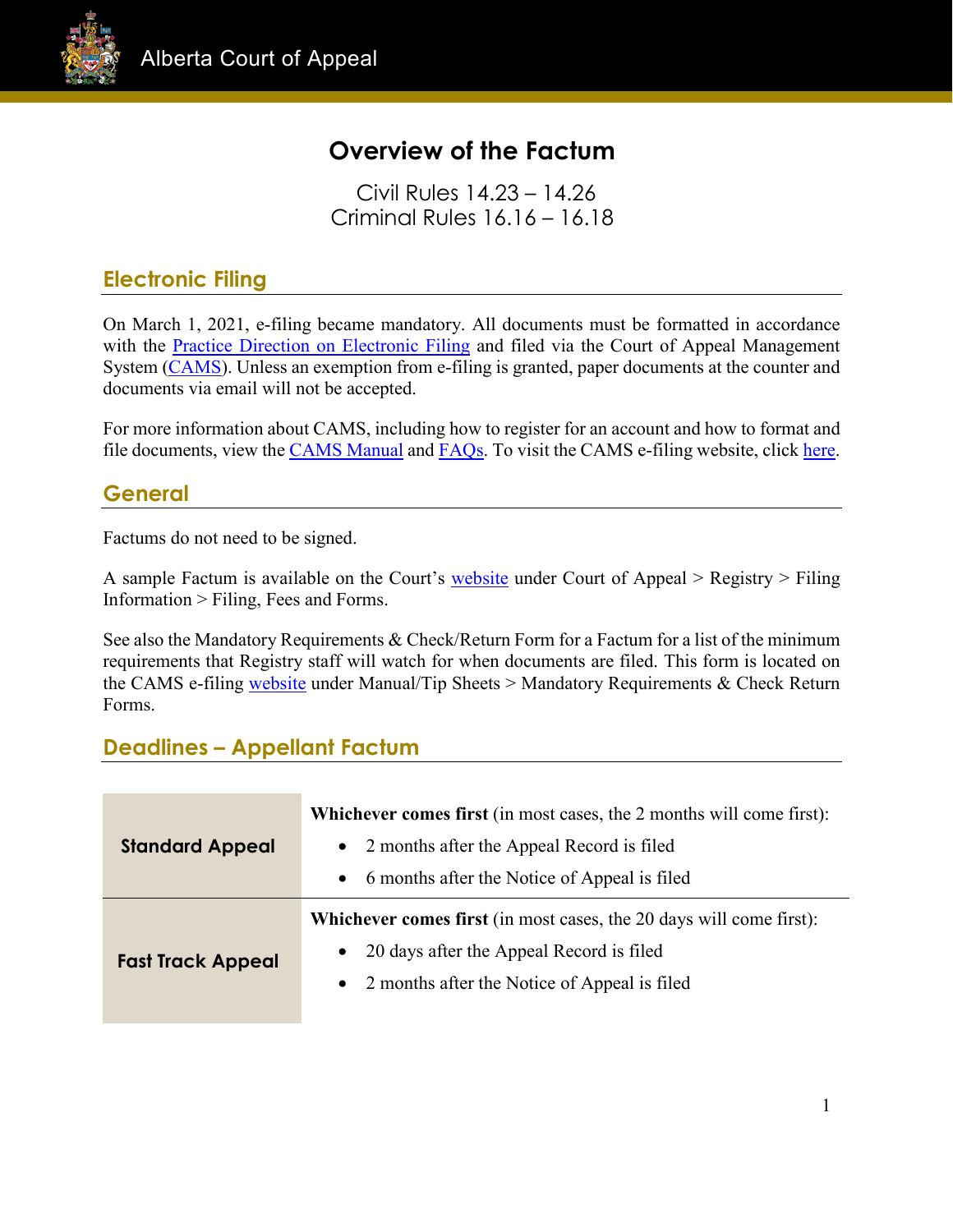

| <b>Conviction Appeal</b>                        | <b>Whichever comes first</b> (in most cases, the 2 months will come first):                                                                                                 |
|-------------------------------------------------|-----------------------------------------------------------------------------------------------------------------------------------------------------------------------------|
| (includes Acquittal<br>and Decision<br>Appeals) | 2 months after the Appeal Record is filed                                                                                                                                   |
|                                                 | 6 months after the Notice of Appeal is filed<br>$\bullet$                                                                                                                   |
| <b>Sentence Appeal</b>                          | Where the appeal is as to Sentence only                                                                                                                                     |
|                                                 | <b>Whichever comes first</b> (in most cases, the 2 months will come first):                                                                                                 |
|                                                 | 2 months after the Appeal Record is filed                                                                                                                                   |
|                                                 | 4 months after the Notice of Appeal is filed                                                                                                                                |
|                                                 | Where the appeal is as to Conviction and Sentence                                                                                                                           |
|                                                 | where a sentence appeal record has been previously filed, 2<br>$\bullet$<br>months after the date on which the conviction appeal was<br>dismissed struck or abandoned; or   |
|                                                 | where a sentence appeal record has not been previously filed,<br>$\bullet$<br>3 months after the date on which the conviction appeal was<br>dismissed, struck or abandoned. |

If a cross appeal has been filed (civil only), the Appellant's Reply Factum must be filed within 10 days of service of the Respondent Factum. If a cross appeal has not been filed, there is no right of written reply for the Appellant.

## **Missed Deadlines**

If the deadline for filing an Appellant Factum in a Standard or Fast Track appeal is missed, the appeal will be struck.

If the deadline for filing the Appellant Factum in a Conviction or Sentence appeal is missed:

- the appeal will be struck if the appellant is represented by counsel or is self- represented and not in custody, or
- the Registrar may refer the appeal to a single appeal judge for directions if the appellant is self-represented and in custody.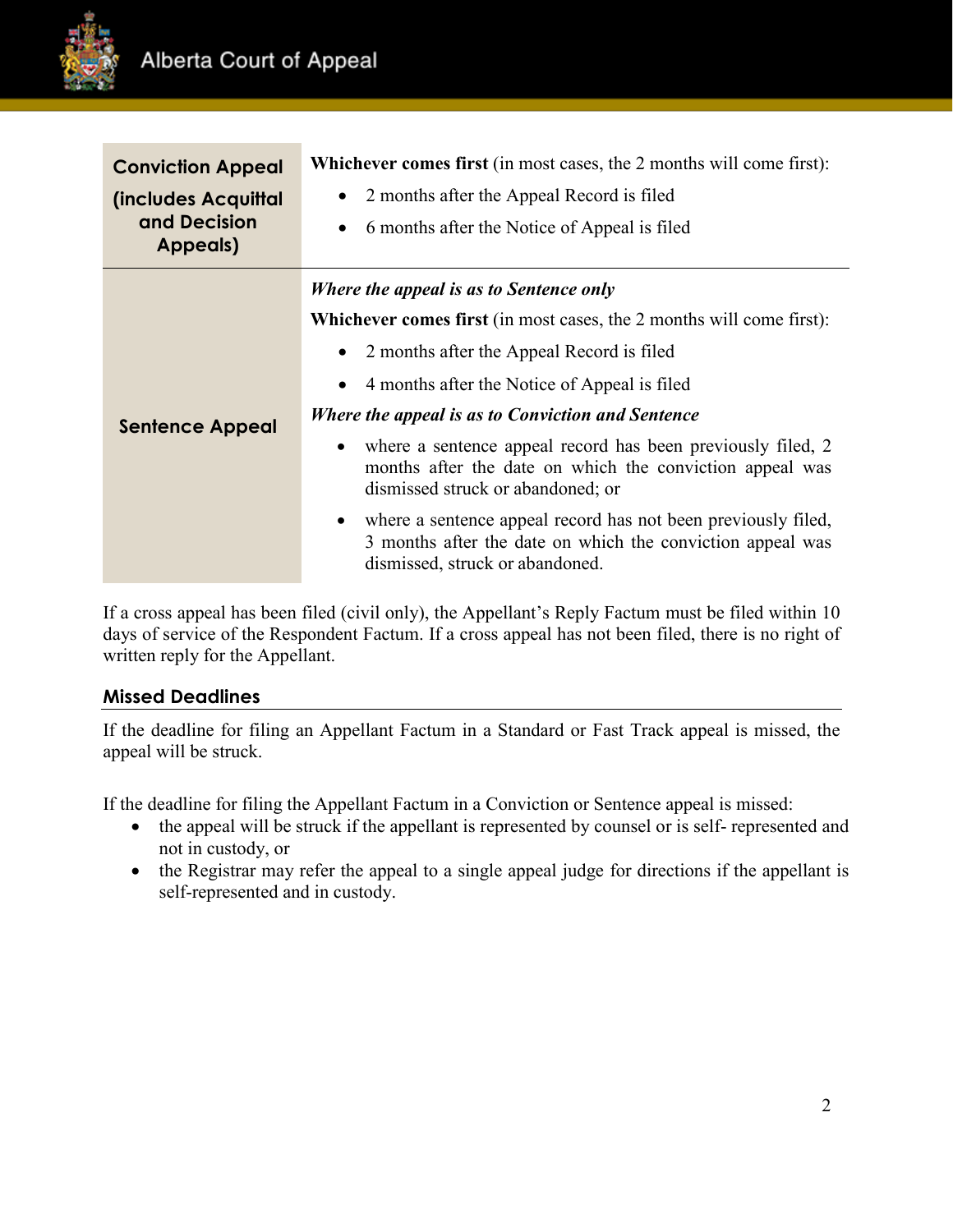

# **Deadlines – Respondent Factum**

The following are deadlines for filing a Respondent Factum (or letter of intention not to file a factum):

| <b>Standard Appeal</b>                                                                    | 2 months after service of the Appellant's Factum                                                                                                                                                             |
|-------------------------------------------------------------------------------------------|--------------------------------------------------------------------------------------------------------------------------------------------------------------------------------------------------------------|
| <b>Fast Track Appeal</b>                                                                  | Whichever comes first:<br>1 month after service of the Appellant's Factum<br>$\bullet$<br>10 days before the opening day of the sittings at which the<br>$\bullet$<br>appeal is scheduled to be heard        |
| Conviction<br><b>Appeal (includes</b><br><b>Acquittal and</b><br><b>Decision Appeals)</b> | 2 months after service of the Appellant's Factum                                                                                                                                                             |
| <b>Sentence Appeal</b>                                                                    | <b>Whichever comes first:</b><br>1 month after service of the Appellant's Factum<br>$\bullet$<br>10 days before the opening day of the sittings at which the<br>$\bullet$<br>appeal is scheduled to be heard |

#### **Missed Deadlines**

If the deadline for filing the Respondent Factum is missed, but a Factum is sent to be filed, the Factum will be marked as "Filed Late" (see rule 14.90).

If the Respondent fails to file a Factum, the Respondent will not be permitted to present oral argument unless the panel otherwise orders, and the appeal may proceed in the absence of the Respondent or their Factum.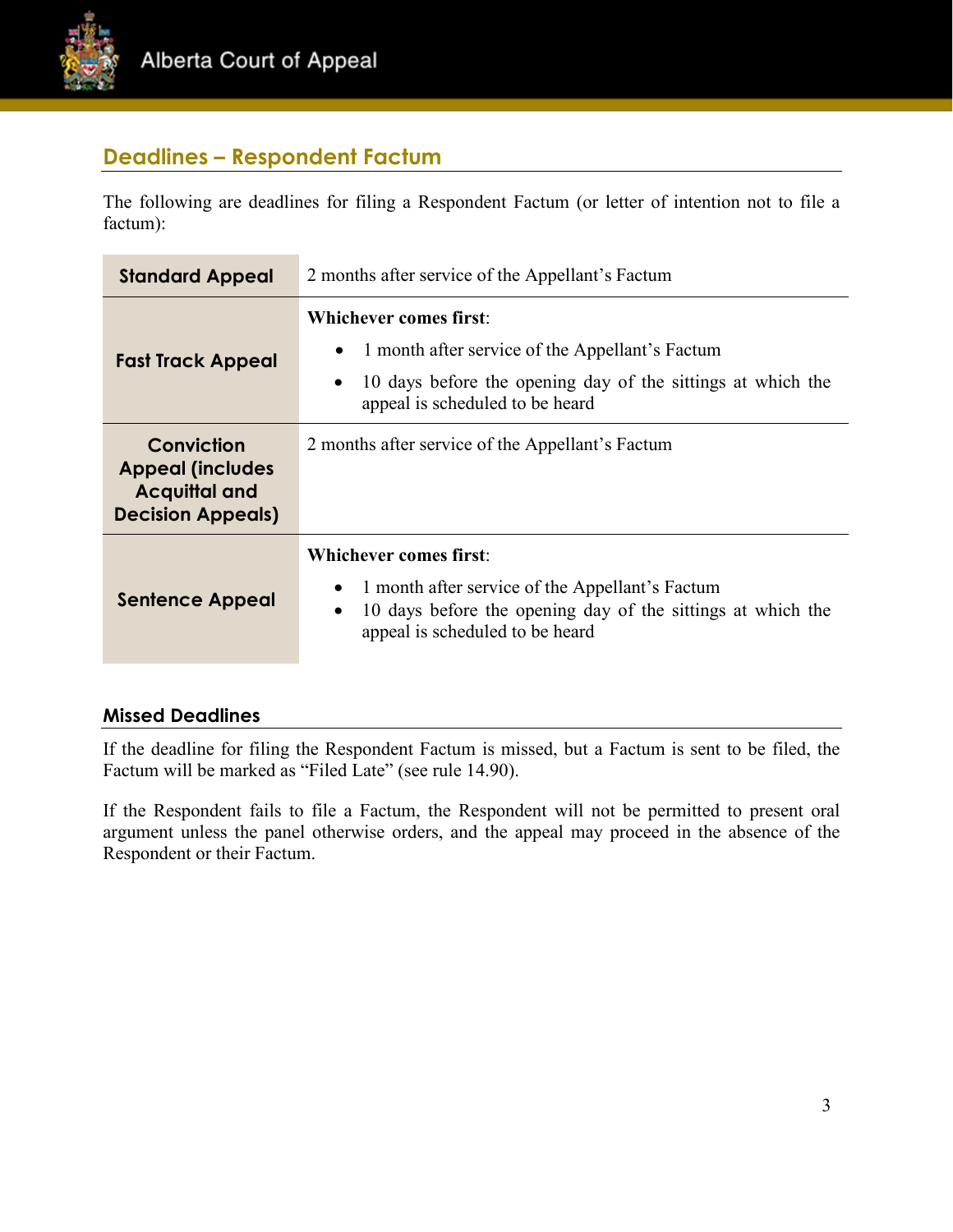

# **Content**

Civil rule 14.25(1) and criminal rule 16.17(1) lists what a Factum must include. A Factum must include:

| <b>Table of Contents</b>                | Including page numbers                                                                                                                                                                                                                                                                                                                                                                                                                                                  |
|-----------------------------------------|-------------------------------------------------------------------------------------------------------------------------------------------------------------------------------------------------------------------------------------------------------------------------------------------------------------------------------------------------------------------------------------------------------------------------------------------------------------------------|
| <b>Sentence Appeal</b><br>Questionnaire | A Factum in a sentence appeal must include a Sentence Appeal<br>Questionnaire in Form CRA-E immediately following the table of<br>contents:<br>in the appellant's sentence factum, or<br>in the respondent's sentence factum if the appellant is self-<br>represented and has not included the questionnaire in his or<br>her factum.<br>This form is located on the Court's website under Court of Appeal ><br>Registry > Filing Information > Filing, Fees and Forms. |
| Part 1<br><b>Facts</b>                  | In the Appellant's Factum:<br>A statement of facts (including, if desired, a concise<br>introductory statement of the legal issues raised)<br>In the Respondent's Factum:<br>Its position on the facts as stated by the Appellant<br>$\bullet$<br>Any other facts considered relevant                                                                                                                                                                                   |
| Part 2<br><b>Grounds of Appeal</b>      | In the Appellant's Factum:<br>A concise statement of the grounds for appeal<br>$\bullet$<br>In the Respondent's Factum:<br>Its position in regards to the stated grounds<br>$\bullet$<br>Any other points that may properly be put in issue                                                                                                                                                                                                                             |
| Part 3<br><b>Standard of Review</b>     | A statement on the relevant standard of review                                                                                                                                                                                                                                                                                                                                                                                                                          |
| Part 4<br>Argument                      | A discussion addressing the questions of law or fact raised by the<br>appeal                                                                                                                                                                                                                                                                                                                                                                                            |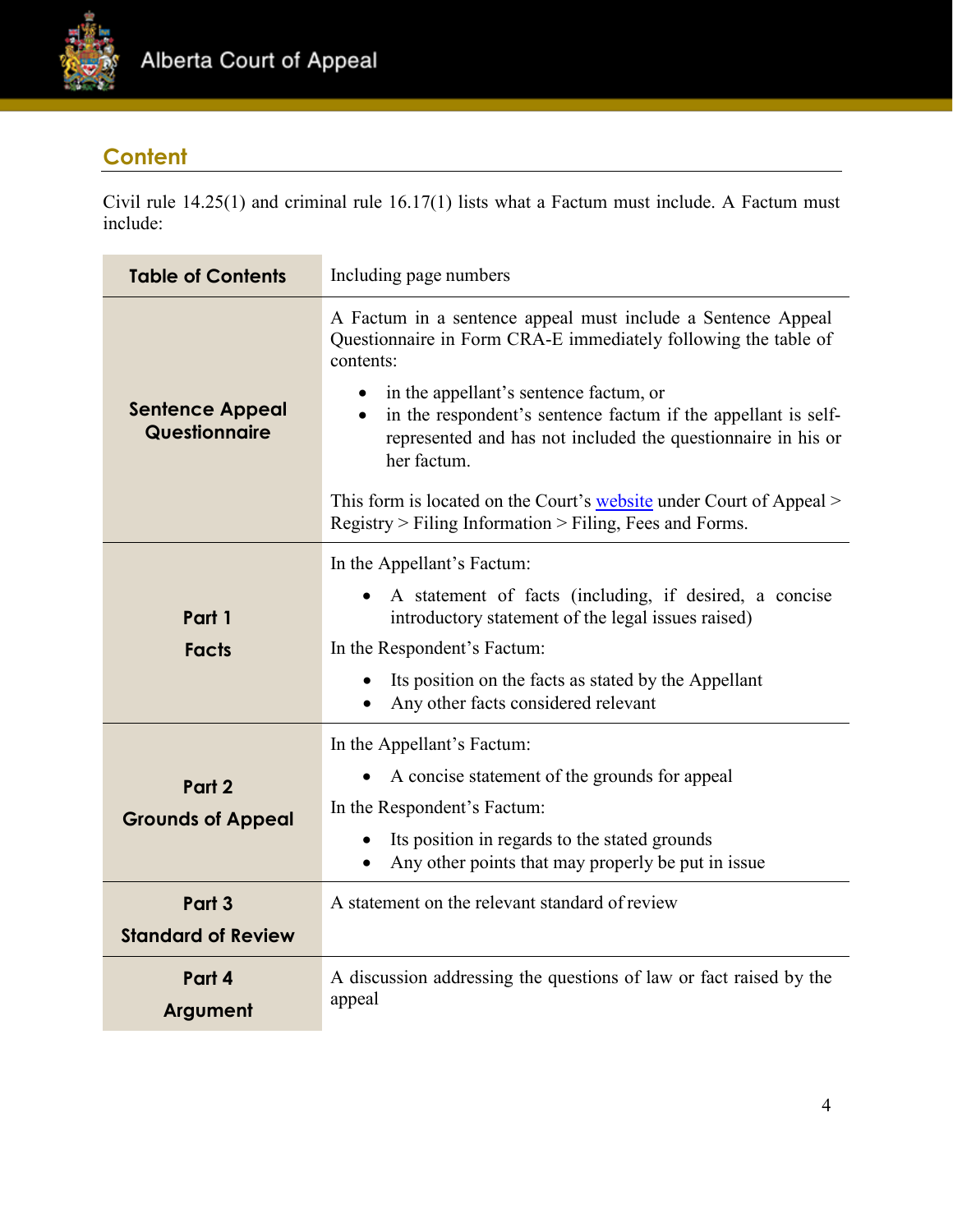

| Part 5<br><b>Relief Sought</b>                                    | A statement of the relief sought (including for civil appeals any<br>special direction with respect to costs)                                                                         |
|-------------------------------------------------------------------|---------------------------------------------------------------------------------------------------------------------------------------------------------------------------------------|
| <b>Estimated Time</b><br><b>Required for the Oral</b><br>Argument | Maximum 45 minutes                                                                                                                                                                    |
| <b>Table of Authorities</b>                                       | A list of the legal authorities referred to in the factum (Each<br>authority must include a hyperlink to a publicly accessible<br>electronic version of that authority if available.) |
| <b>Appendix</b>                                                   | Containing extracts from any statute, enactment or rule necessary<br>for the disposition of the appeal (unless they are reproduced<br>elsewhere).                                     |

A Factum can also include any document that should have been included in the Appeal Record but was not (e.g., the order under appeal).

Where a Cross Appeal has been filed (civil only), the Respondent's Factum must consist of two sections, each with the five parts listed above, entitled "Factum on the Appeal" and "Factum on the Cross Appeal".

## **Format**

The Factum has a prescribed cover page (Form AP-5 for **civil** appeals and Form CRA-K for **criminal** appeals). These forms are available on the Court's [website](https://www.albertacourts.ca/ca/home) under Court of Appeal  $>$  Registry  $>$  Filing Information  $>$ Filing, Fees and Forms. The forms for civil matters and criminal matters are grouped separately on the website. Ensure that you use the correct one.

Factums must be formatted in accordance with the [Practice Direction on Electronic Filing.](https://cams.albertacourts.ca/public-portal/files/practiceDirection.pdf) This includes such things as coloured covers, bookmarks, pagination, hyperlinking and so on. For complete information, see the Formatting section of the [CAMS Manual](https://cams.albertacourts.ca/public-portal/files/CAMSManual.pdf) and the section entitled Electronic Filing Formatting Requirements Overview.

Factums must have coloured covers as follows:

- Appellant (including appellants who are cross respondents): beige or ivory
- Respondent (including respondents) who are cross appellants): green
- Intervenors: blue

Factums must be formatted using at least 12 point font, one-inch margins and at least 1.5 line spacing, except for quotations (which should ordinarily be no less than 10-point font). A sample formatted Factum is available on the on the CAMS e-filing [website](https://cams.albertacourts.ca/public-portal/) under Manual/Tip Sheets > Sample Formatted Documents.